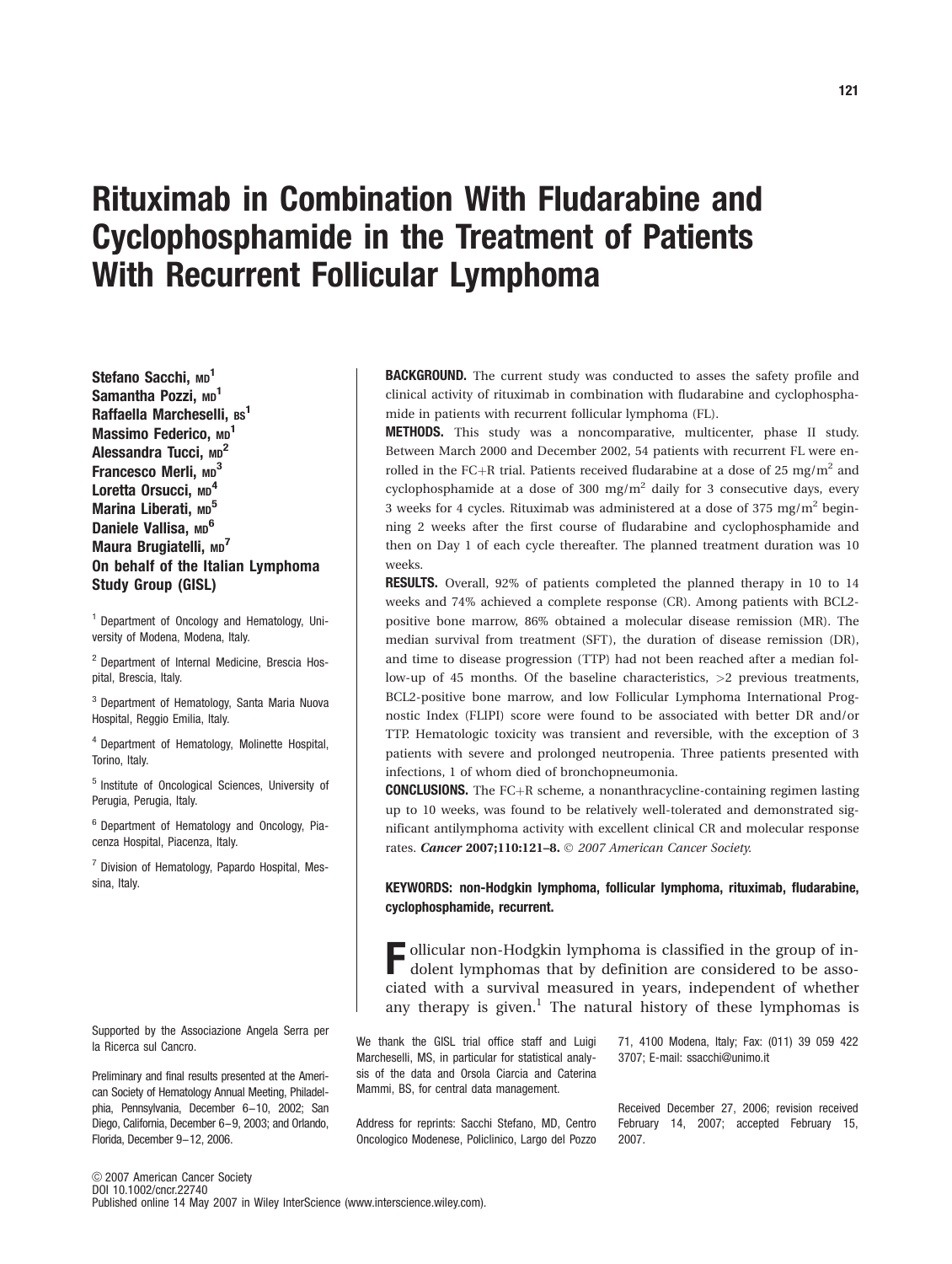characterized by a high initial response rate to chemotherapy followed invariably by disease recurrence, with subsequent remissions of progressively shorter duration. $2,3$  The majority of patients eventually die of their disease. Follicular lymphoma (FL) is often characterized by the t(14;18) translocation, in which the BCL2 protooncogene on chromosome 18 is translocated to the immunoglobulin heavy chain (IgH) region on chromosome 14, creating a hybrid BCL2/ IgH gene.<sup>4</sup> This translocation results in the overexpression and activation of BCL2 and a subsequent inhibition of apoptosis.

To our knowledge, to date there is no gold standard for the treatment of patients with newly diagnosed or recurrent advanced FL. Until a few years ago, the management of FL was basically palliative and little therapeutic progress appears to have been made within the last 30 years. $<sup>2</sup>$ </sup>

A large majority of FL patients initially respond to alkylating agent-based combination chemotherapy. $5$  The use of purine analogues $6$  and combination regimens containing anthracyclines<sup>7</sup> may increase the rate of complete response (CR). Adding interferon in the context of relatively intensive initial chemotherapy may prolong overall survival,<sup>8</sup> but many patients are unable to tolerate the accompanying side effects.<sup>9</sup> The results of a recent study suggested that the combination of cyclophosphamide, doxorubicin, vincristine, and prednisone plus rituximab ( $CHOP+R$ ) may prolong the duration of disease remission (DR).<sup>10</sup> Although the results of recent retrospective studies $9,11$  suggest that new treatment options, including the incorporation of rituximab, have made significant stepwise improvements in patient outcome, to our knowledge it has not been shown conclusively that these treatment modalities improve survival in FL patients.

New treatment approaches for FL currently under investigation include attempts to eradicate the disease using high-dose chemotherapy with autologous stem cell transplantation, and testing new drugs or biologic therapies. Among these, the use of anti-CD20 monoclonal antibodies (MoAbs) appears to be the most useful approach. The chimeric anti-CD20 MoAb rituximab has been shown to be a highly effective agent in the treatment of FL, either alone<sup>12</sup> or in combination with chemotherapy $9-11,13$  or other biologic agents. $^{14}$  The ability of rituximab to sensitize indolent lymphoma-derived cell lines to cytotoxic chemotherapy agents has been demonstrated previously.<sup>15,16</sup> Furthermore, chemotherapeutic agents such as fludarabine also may sensitize cells to the effects of rituximab.<sup>17</sup> Cyclophosphamide and fludarabine have shown synergistic activity in B-cell chronic lymphocytic leukemia in vitro.<sup>18</sup> In view of the single-agent activity and demonstrated synergy between cyclophosphamide and fludarabine, and between fludarabine and rituximab, we evaluated the combination of fludarabine and cyclophosphamide plus rituximab  $(FC+R)$  in previously treated patients with advanced FL. The primary objective of the current study was to assess the safety profile and clinical activity of the  $FC+R$  combination. The secondary goal was to evaluate the ability of the treatment to convert bone marrow BCL2 positivity such that patients achieved molecular disease remissions (MRs).

# MATERIALS AND METHODS Patients and Entry Criteria

This study was conducted at 10 Gruppo Italiano Studio Linfomi (GISL) sites in Italy between March 2000 and December 2002; a total of 54 patients were enrolled in this trial. Ten patients, 25 patients, and 19 patients were enrolled during 2000, 2001, and 2002, respectively. Eligible patients had histologically documented World Health Organization (WHO) grade 1– 21 , CD20-positive, recurrent FL. Patients were required to have an Ann Arbor stage III or IV disease. Patients with stage II disease were eligible if they presented with B symptoms or bulky disease. Patients were further required to have a need for therapy in the opinion of the treating clinician, measurable disease, an expected survival of  $\geq 6$  months, to be aged 18 to 70 years, to have undergone <3 lines of chemotherapy, and to have an Eastern Cooperative Oncology Group (ECOG) performance status of 0 to 2. Patients with known human immunodeficiency virus (HIV) infection; hepatitis B or C virus; central nervous system (CNS) lymphoma; previous malignancies; or cardiac, renal, hepatic, or respiratory failure were excluded. Pregnant or lactating women and patients of childbearing potential were not eligible for the current study, unless birth control measures were used. The study complied with all requirements of the Declaration of Helsinki and its current amendments, and was conducted in accordance with the Good Clinical Practice guidelines. The protocol was approved by the institutional review board at each participating center. Written informed consent was obtained from all patients.

# Study Design and Treatment Schedule

This was an open-label, noncomparative, multicenter, phase II study. The dose and schedule of rituximab in combination with fludarabine and cyclophosphamide (FC $+R$ ) is illustrated in Figure 1.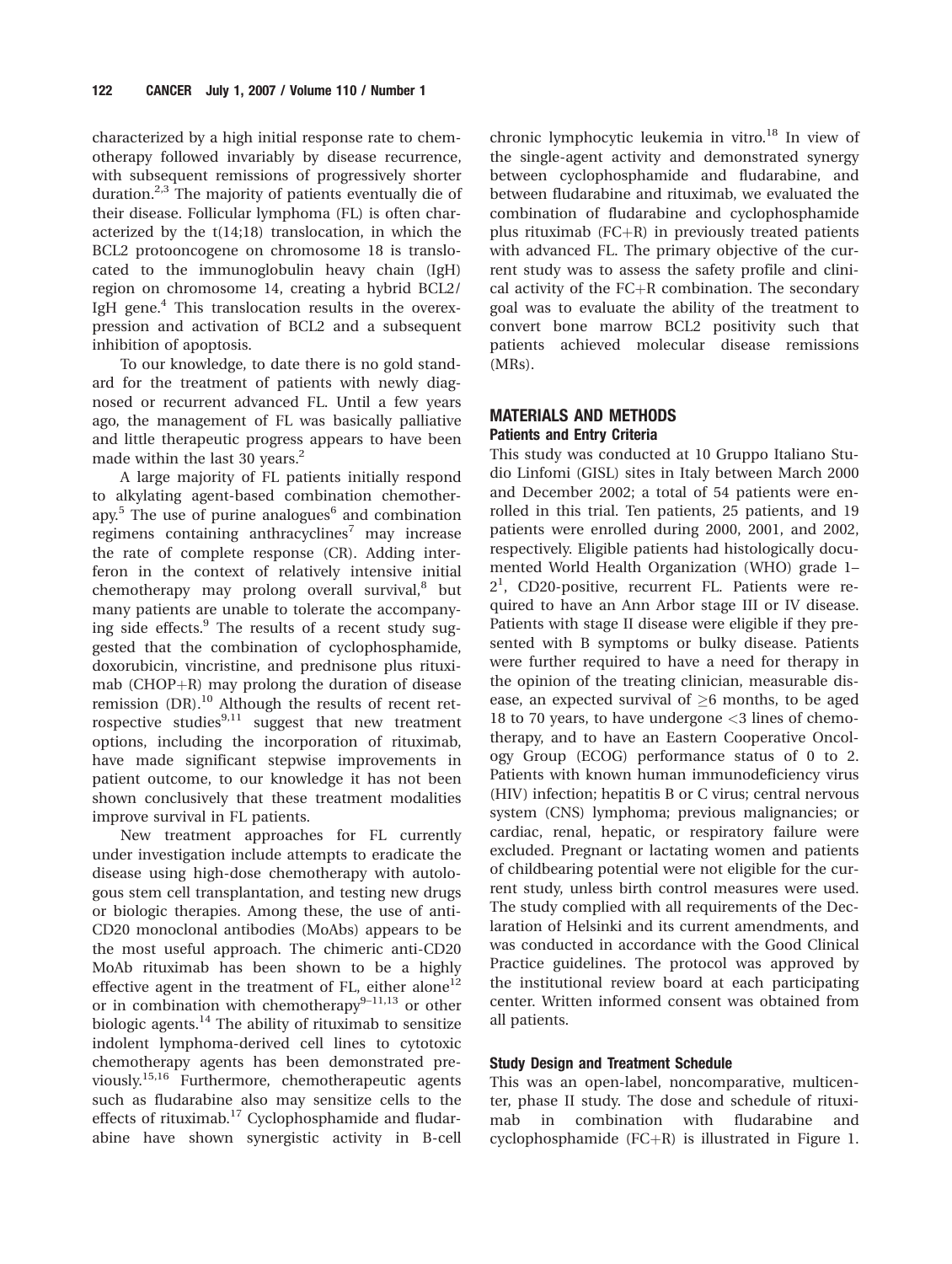

FIGURE 1. Dosing schedule of the regimen of rituximab in combination with fludarabine and cyclophosphamide.

Briefly, patients received  $FC+R$  chemoimmunotherapy, comprised of fludarabine at a dose of 25 mg/ $m<sup>2</sup>$ and cyclophosphamide at a dose of 300 mg/m<sup>2</sup> daily for 3 consecutive days every 3 weeks for 4 cycles. Rituximab at a dose of 375 mg/m<sup>2</sup> was administered by infusion beginning 2 weeks after the first course of fludarabine and cyclophosphamide to reduce the risk of cytokine release syndrome, and was then administered on Day 1 of each cycle thereafter. Treatment was planned for 10 weeks. Oral trimethoprim-sulfamethoxazole (TMP-SMX), acyclovir prophylaxis, and granulocyte–colony-stimulating factor (G-CSF) support were allowed at the discretion of the treating physician. Concurrent treatment with corticosteroids was not permitted.

#### Patient Evaluation, Follow-up and Response Criteria

Pretreatment and response evaluation included medical history; physical examination; complete blood counts; serum chemistry profile; computed tomography (CT) scans of the neck, chest, abdomen, and pelvis; and bone marrow biopsy and aspirate to assess the extent of disease and BCL2 rearrangement. Analysis of the molecular BCL2/IgH chimeric gene rearrangement was performed using polymerase chain reaction (PCR) according to a previously published method.<sup>19</sup>

During the follow-up physical examination, laboratory parameters and CT scans were performed every 6 months until disease recurrence or progression. Response to therapy was evaluated 6 to 8 weeks after the completion of treatment. Clinical response (including CR, unconfirmed CR, partial response [PR], stable disease, and progressive disease) were defined according to International Working Group recommendations.20 The frequency and severity of side effects were recorded according to the National Cancer Institute Common Toxicity Criteria (NCI-CTC) (version  $1$ ).<sup>21</sup>

#### Statistical Analysis

A total of 54 patients entered this protocol and the intent-to-treat population included all enrolled patients. Survival from treatment (SFT) was defined as the time from the date of the first cycle of  $FC+R$ to the date of the last follow-up examination or the date of death from any cause. Duration remission (DR) was defined as the time from the date of CR or PR after the completion of  $FC+R$  cycles to the date of disease progression or the date of the last followup examination. Time to disease progression (TTP) was defined as the time from the date of the first  $FC+R$  cycle to the date of documented disease progression or death from non-Hodgkin lymphoma or the date of the last follow-up examination. Overall survival (OS) was defined as the time from the date of first treatment after the diagnosis of FL to the date of last follow-up examination or the date of death from any cause. Survival analysis was calculated using the Kaplan-Meier method <sup>22</sup> and statistical comparisons between the baseline characteristics of the patients and survival estimates were made using the log-rank test. $23$  Chi-square analysis, when appropriate, and the Fisher exact test were used to evaluate differences between baseline characteristics of the patients, in categorized form, and clinical response and toxicity related to treatment. For continuous variables, the Mann-Whitney  $U$  test was used.<sup>24</sup> In all analyses, a 2-sided P value <.05 was considered to demonstrate a moderate strength of evidence against the null hypothesis. However, this level of probability was helpful to detect clinically significant variables. The Follicular Lymphoma International Prognostic Index  $(FLIPI)^{25}$  was calculated for 46 of the 54 patients (85%).

# RESULTS

## **Demographics**

The clinical characteristics of the 54 patients at baseline are summarized in Table 1. The median age of the patients was 62 years (range, 44-79 years) and 59% of the patients were female. All patients were pretreated and 20% had received  $\geq$ 2 prior chemotherapy regimens. Prior chemotherapy included CHOP, CHOPlike, and anthracycline plus fludarabine-containing regimens.26 Thirteen patients (24%) had received previous treatment with fludarabine, 4 patients (7%) had been treated previously with rituximab, and no patients had received combination treatment with chemotherapy plus rituximab. Three patients had undergone autologous stem cell transplantation. The majority of patients (81%) had advanced disease (stage III and stage IV). The FLIPI score was >2 in 35% of the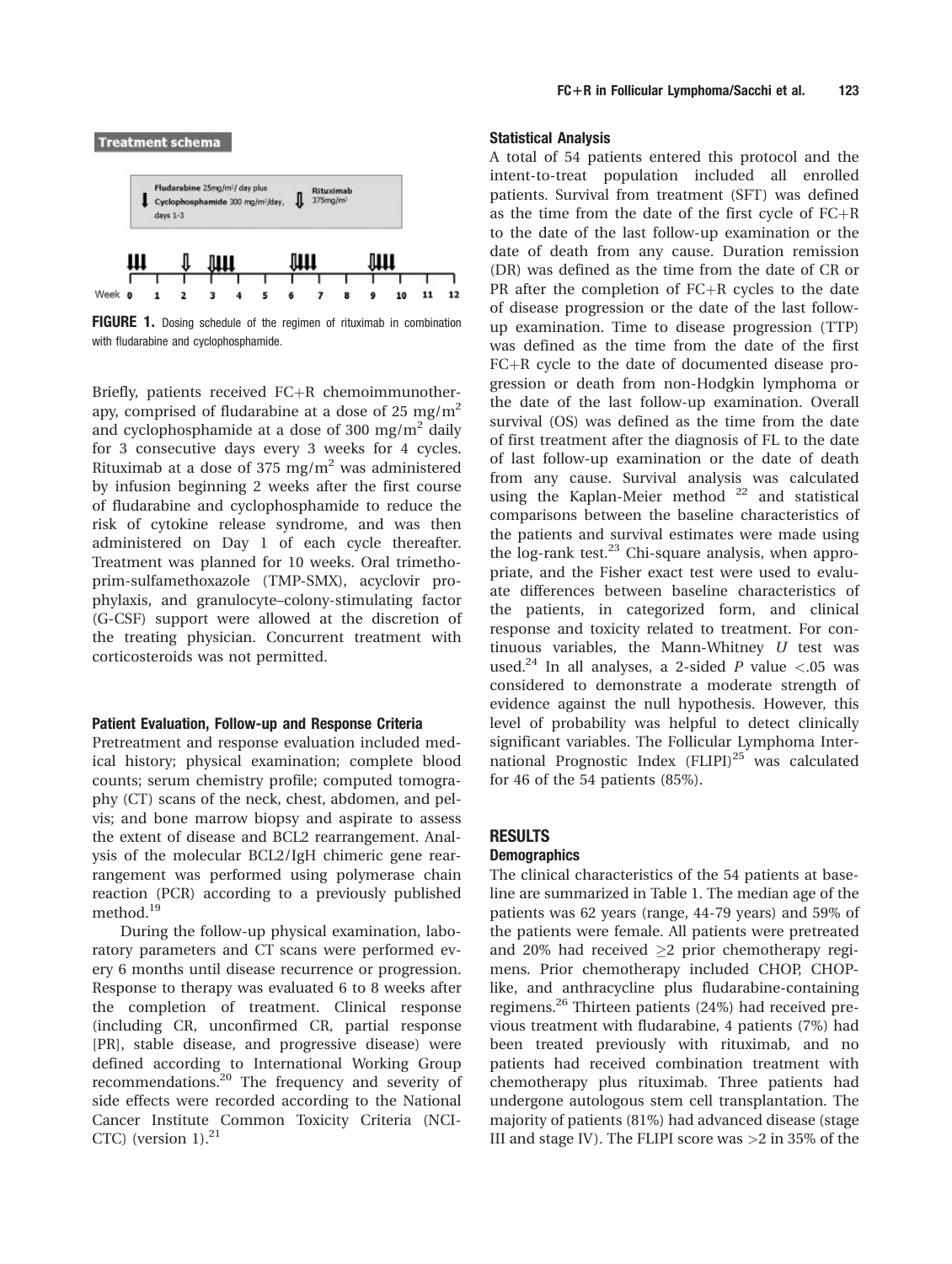TABLE 1 Baseline Patient Characteristics

| Characteristic                                     | No. of patients | % of total     |  |
|----------------------------------------------------|-----------------|----------------|--|
| Total no. of patients                              | 54              | 100            |  |
| Age, y                                             |                 |                |  |
| Median                                             | 62              |                |  |
| Range                                              | $44 - 79$       |                |  |
| Disease stage                                      |                 |                |  |
| $\Pi^*$                                            | 10              | 19             |  |
| III                                                | 18              | 33             |  |
| IV                                                 | 26              | 48             |  |
| Gender                                             |                 |                |  |
| Female                                             | 32              | 59             |  |
| Male                                               | 22              | 41             |  |
| ECOG performance status                            |                 |                |  |
| $\boldsymbol{0}$                                   | 37              | 68             |  |
| $\mathbf{1}$                                       | 16              | 30             |  |
| >1                                                 | 1               | $\overline{2}$ |  |
| Extranodal sites of disease                        |                 |                |  |
| Bone marrow                                        | 20              | 37             |  |
| Splenomegaly                                       | 9               | 17             |  |
| Liver                                              | 3               | 6              |  |
| FLIPI score                                        |                 |                |  |
| $0 - 1$                                            | 16              | 35             |  |
| $\overline{2}$                                     | 14              | 30             |  |
| >2                                                 | 16              | 35             |  |
| Not available                                      | 8               |                |  |
| No. of previous therapies                          |                 |                |  |
| 1                                                  | 43              | 80             |  |
| >2                                                 | 11              | 20             |  |
| No. of patients treated with fludarabine/rituximab | 17              | 31             |  |
| LDH IULN                                           |                 |                |  |
| Normal                                             | 35              | 74             |  |
| Elevated                                           | 12              | 26             |  |
| Not available                                      | $\overline{7}$  | 13             |  |
| <b>Bulky</b> <sup>†</sup>                          |                 |                |  |
| Yes                                                | 3               | 6              |  |
| N <sub>0</sub>                                     | 51              | 94             |  |

ECOG indicates Eastern Cooperative Oncology Group; FLIPI, Follicular Lymphoma Prognostic Index; LDH, lactate dehydrogenase; IULN, institutional upper limit of normal.

\* Stage II with B symptoms or bulky disease.

 $\dagger$  Lymph node mass with maximum dimension of  $>5$  cm.

evaluable patients. At baseline, 45 patients were tested for BCL2 rearrangements in the bone marrow, and 29 were found to be positive.

## **Efficacy**

Overall, 49 (92%) of the 53 patients who began treatment completed all planned therapy in 10 to 14 weeks. Treatment was discontinued for 4 patients for the following reasons: severe and prolonged neutropenia in 3 patients (after 3 cycles in 2 patients and after 2 cycles in 1 patient) and progressive disease in 1 patient (occurring after 2 cycles). The overall response rate for all 54 patients in the intent-to-treat analysis was 90%, and 40 patients (74%) obtained a CR. Disease progression occurred in 4 patients (7%)

TABLE 2 Clinical Response by Intent-To-Treat Analysis

|                       | No. | % of total |
|-----------------------|-----|------------|
| Response              |     |            |
| Complete $(CR + CRu)$ | 40  | 74         |
| Partial (PR)          | 9   | 17         |
| Progressive disease   | 4   |            |
| Not evaluable*        |     |            |

CR indicates complete response; CRu, unconfirmed complete response; PR, partial response. \* One patient refused to begin therapy immediately after informed consent had been obtained.

and 1 patient (2%) refused to begin therapy immediately after giving written informed consent (Table 2). A univariate analysis of baseline prognostic factors (age, sex, stage of disease, lymph node sites, hemoglobin level, lactate dehydrogenase level, FLIPI score, number of previous treatments, previous treatment with fludarabine or rituximab, BCL2-positive bone marrow involvement, and enlarged spleen) found that none of these factors were predictive of response to treatment.

At the time of last follow-up, 14 patients had died (Table 3). Forty patients were still alive, 31 with ongoing responses and 9 with progressive disease. The median SFT, DR, and TTP had not been reached after a median follow-up of 45 months (range, 1-74 months). Figure 2 shows the SFT, DR, and TTP curves. The associations between clinical characteristics versus SFT, DR, and TTP are summarized in Table 4.

The probability of SFT at 4 years was 75% (95% confidence interval [95% CI], 60-85%). None of the baseline prognostic characteristics was found to be significantly correlated with SFT. The 4-year DR rate in the 49 patients who achieved a CR or PR was 63% (95%CI,47-75%). Among the baseline prognostic characteristics, <2 previous treatments was found to be significantly ( $P = .03$ ) correlated with a better DR and a trend was noted in patients who were positive for BCL2 ( $P = .08$ ). The 4-year TTP rate in all 54 patients was 61% (95% CI , 46-73%). BCL2 positivity and having received <2 previous treatments were found to be correlated with better TTP ( $P = .02$  and  $P = .04$ , respectively), confirming the trend observed for DR. A trend toward better TTP also was observed in patients with a FLIPI score  $\langle 2 \rangle$  (P = .06). Overall survival at 8 years was 78% (95% CI,63-88%). Figure 2 shows the overall survival curve.

#### PCR Assay for BCL2

Twenty-nine of the 45 patients tested were found to be positive for BCL2 in bone marrow aspirates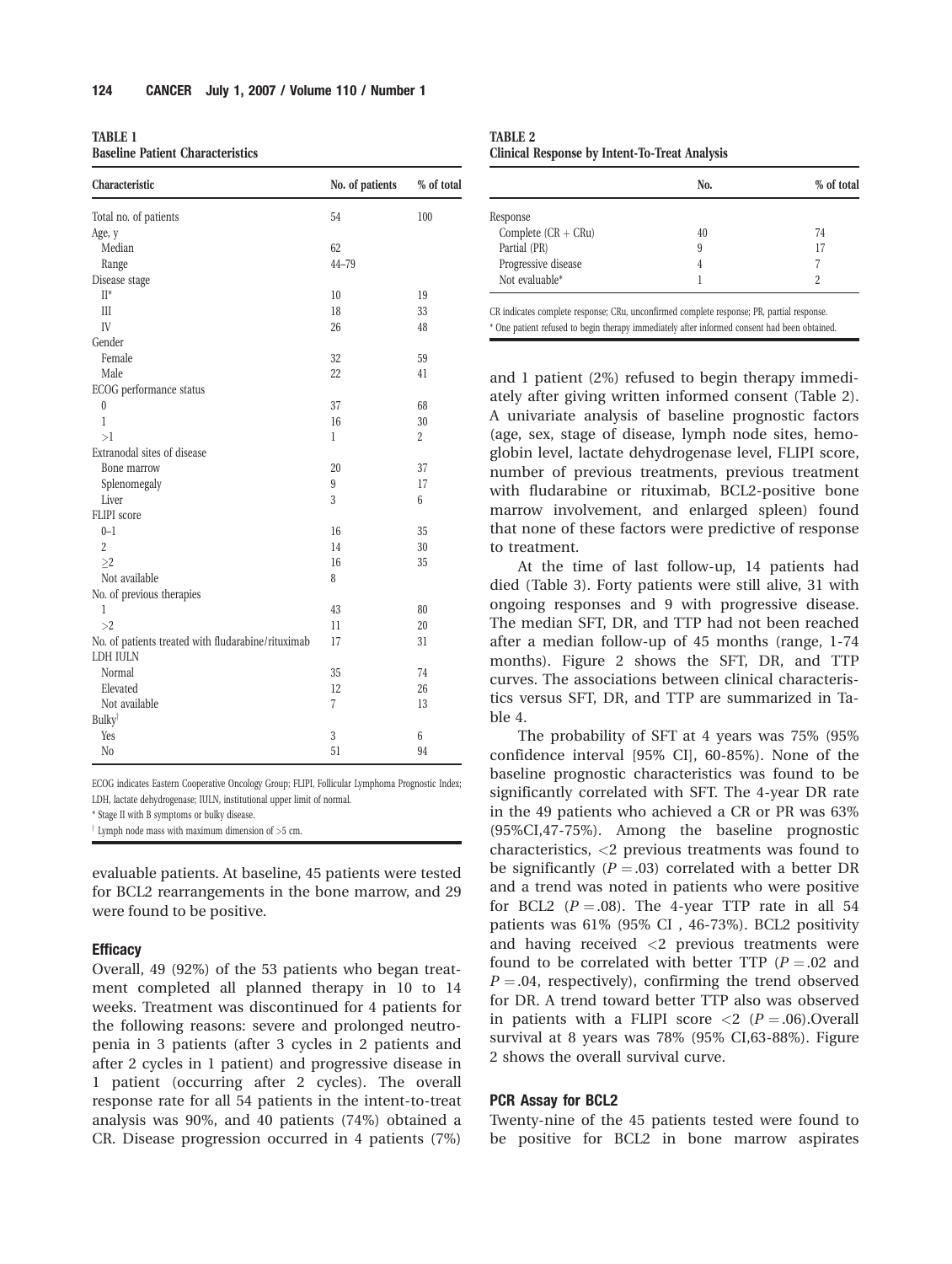TABLE 3 Timing and Causes of Death

| Patient no.    | Time from first<br>diagnosis, mo | Time from entry<br>into protocol, mo | <b>Outcome</b> | <b>Details</b>                                    |
|----------------|----------------------------------|--------------------------------------|----------------|---------------------------------------------------|
|                |                                  |                                      |                |                                                   |
|                | 185                              | 42                                   | Death          | Progressive disease after subsequent chemotherapy |
| $\overline{2}$ | 34                               | 29                                   | Death          | Bladder cancer                                    |
| 3              | 34                               | 18                                   | Death          | Progressive disease after subsequent chemotherapy |
| 4              | 65                               | 52                                   | Death          | Progressive disease after subsequent chemotherapy |
| 5              | 86                               | 29                                   | Death          | Infection (bronchopneumonia)                      |
| 6              | 53                               | 24                                   | Death          | Progressive disease after subsequent chemotherapy |
|                | 104                              | 39                                   | Death          | Acute myeloid leukemia                            |
| 8              | 33                               |                                      | Death          | Pancytopenia and bronchopneumonia                 |
| 9              | 43                               | 16                                   | Death          | Progressive disease                               |
| 10             | 49                               | 23                                   | Death          | Adrenal carcinoma                                 |
| 11             | 179                              | 48                                   | Death          | Myelodysplastic syndrome                          |
| 12             | 13                               |                                      | Death          | Progressive disease                               |
| 13             | 74                               | 37                                   | Death          | Progressive disease after subsequent chemotherapy |
| 14             | $\prime\prime$                   | 42                                   | Death          | Progressive disease                               |



FIGURE 2. Kaplan-Meier estimates of (A) survival from treatment (SFT) (14 patients had events), (B) duration of disease remission (DR) (17 patients had events), (C) time to disease progression (TTP) (21 patients had events), and (D) overall survival (OS) (14 patients had events).

obtained prior to treatment. Of these 29 patients, 22 were evaluated at the end of treatment, 19 of whom (86%) were converted to BCL2 negativity.

# **Toxicity**

Toxicity was evaluable in 52 patients. Typical firstdose rituximab infusion toxicity was observed in the current study patients, as previously described. <sup>14</sup> Fludarabine was found to be well-tolerated. The most commonly noted severe side effects were hematologic and included 21 cases of neutropenia, 3

cases of thrombocytopenia, and 2 cases of anemia (Table 5). Overall, the hematologic toxicities were transient and reversible. Treatment delays of 1 to 3 weeks were necessary in 12 patients. However, 3 patients were taken off therapy for severe and prolonged neutropenia. These 3 patients presented with WHO grade 3/4 infections. Two patients recovered within 2 to 5 weeks. One patient died of bronchopneumonia 13 weeks after protocol entry. One patient was diagnosed with a myelodysplastic syndrome (refractory anemia with excess blasts) after 32 months,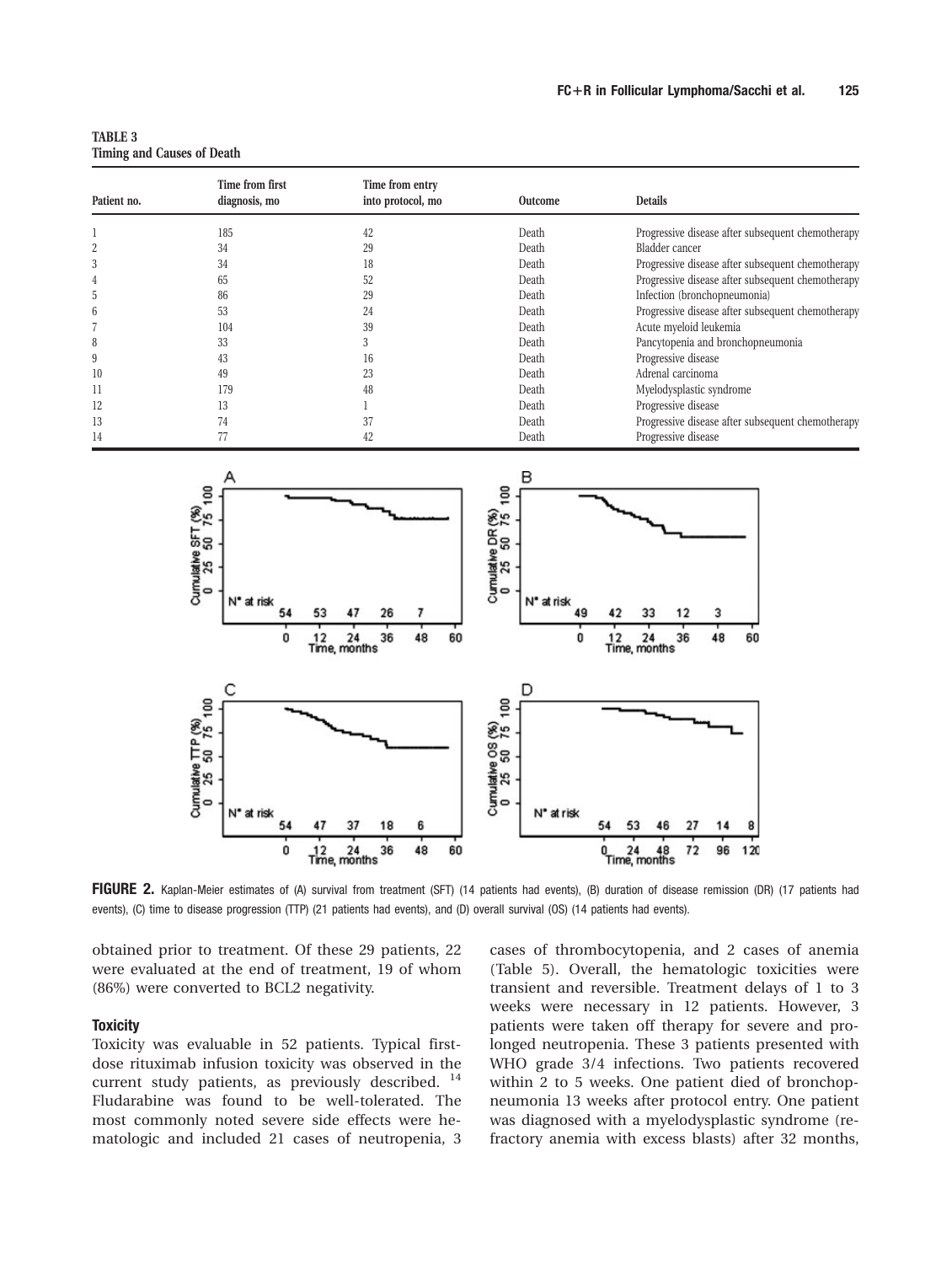TABLE 4

| Association between Clinical Characteristics Versus Survival From Treatment, Duration of Remission, and Time to Progression |               |     |               |      |               |     |
|-----------------------------------------------------------------------------------------------------------------------------|---------------|-----|---------------|------|---------------|-----|
| Variable                                                                                                                    | <b>SFT</b>    |     | DR            |      | <b>TTP</b>    |     |
|                                                                                                                             | Log-rank test |     | Log-tank test |      | Log-rank test | P   |
| Age, $y > 60$ vs $< 60$                                                                                                     | 2.02          | .15 | 0.19          | > 50 | 0.53          | .46 |
| Lymph node involvement, $>4$ vs $<4$                                                                                        | 0.00          | .94 | 0.79          | .37  | 1.000         | .32 |
| LDH IULN, elevated vs normal                                                                                                | 2.50          | .11 | 0.67          | > 50 | 1.10          | .29 |
| FLIPI, $>3$ vs $<2$                                                                                                         | 1.65          | .19 | 1.36          | .24  | 3.40          | .06 |
| Stage, $>III$ vs $$                                                                                                         | 0.10          | .75 | 1.61          | .14  | 3.29          | .07 |
| BCL2, negative vs positive                                                                                                  | 0.12          | .72 | 2.09          | .08  | 5.12          | .02 |

SFT indicates survival from treatment; DR, duration of disease remission; TTP, time to disease progression; LDH, lactate dehydrogenase; IULN, institutional upper limit of normal; FLIPI, Follicular Lymphoma International Prognostic Index.

Bone marrow involvement, positive vs negative  $0.30$   $58$   $0.05$   $>50$   $0.19$   $50$ No. of previous therapies,  $>2$  vs  $< 2$  0.22 .64 2.78 .03 4.27 .04 .03

| <b>TABLE 5</b>                                                      |  |  |  |  |
|---------------------------------------------------------------------|--|--|--|--|
| Hematologic Toxicity* During Treatment in the 52 Evaluable Patients |  |  |  |  |

|                  | No.            | % of total     |
|------------------|----------------|----------------|
| Anemia           |                |                |
| Grade 0          | 43             | 83             |
| Grade 1          | 6              | 11             |
| Grade 2          | 1              | $\overline{2}$ |
| Grade 3/4        | $\overline{2}$ | $\overline{4}$ |
| Neutropenia      |                |                |
| Grade 0          | 22             | 42             |
| Grade 1          | 3              | 6              |
| Grade 2          | 6              | 12             |
| Grade 3/4        | 21             | 40             |
| Thrombocytopenia |                |                |
| Grade 0          | 41             | 79             |
| Grade 1          | 7              | 13             |
| Grade 2          | 1              | $\overline{2}$ |
| Grade 3/4        | 3              | 6              |

\* Toxicity was graded according to World Health Organization criteria.

and died 48 months after protocol entry (Table 3). We observed a significant association between  $>4$ lymph node sites  $(P = .01)$ , BCL2-positive bone marrow ( $P = .007$ ), and female sex ( $P = .01$ ) with the risk of presenting with WHO grade 3/4 neutropenia. Age, FLIPI score, and the number of previous treatments were not found to be associated with the grade of neutropenia observed. Only 1 patient presented with WHO grade 2 herpes zoster infection. Overall, 15 patients received G-CSF support. Prophylaxis with TMP-SMX and acyclovir was used in 10 patients and 2 patients, respectively.

# **DISCUSSION**

The treatment of patients with FL remains a matter of controversy, and treatment choices may vary radically from a watch-and-wait policy to high-dose therapy followed by autologous stem cell transplantation. However, to our knowledge, none of these options has demonstrated the potential to cure FL patients. Several treatment options are available for patients with recurrent disease, making it challenging for the treating physician to choose the best treatment. Because to our knowledge no optimal therapy has been identified to date, the characteristics of patients with recurrent disease, the type of previous treatment, the duration of previous response, age, comorbidities, and the expanding role of MoAb treatment (ie, rituximab maintenance and radiommunotherapy) must be taken into consideration during the decision-making process for the treatment of each individual patient.

A recent randomized trial compared fludarabine with the combination of cyclophosphamide, vincristine, and prednisone (CVP) in patients with recurrent FL.27 Compared with CVP, fludarabine significantly improved progression-free survival, treatment-free survival, and social functioning scores. $27$  Combining fludarabine with cyclophosphamide and/or mitoxantrone could increase the efficacy of fludarabine to improve response and failure-free survival. $^{28,29}$  Early phase II studies<sup>10</sup> and recent randomized trials have demonstrated that the addition of rituximab to the CHOP regimen $30,31$  or to other anthracycline-contain $ing^{32-34}$  or nonanthracycline-containing regimens<sup>35</sup> resulted in higher CR rates and better progressionfree survival rates. The rationale behind our decision to utilize the  $FC+R$  combination was the observed in vitro synergism between fludarabine and cyclophosphamide, the ability of rituximab to sensitize lymphoma cells to fludarabine, and the ability of fludarabine to synergize with rituximab. We also considered the single-agent activity of cyclophospha-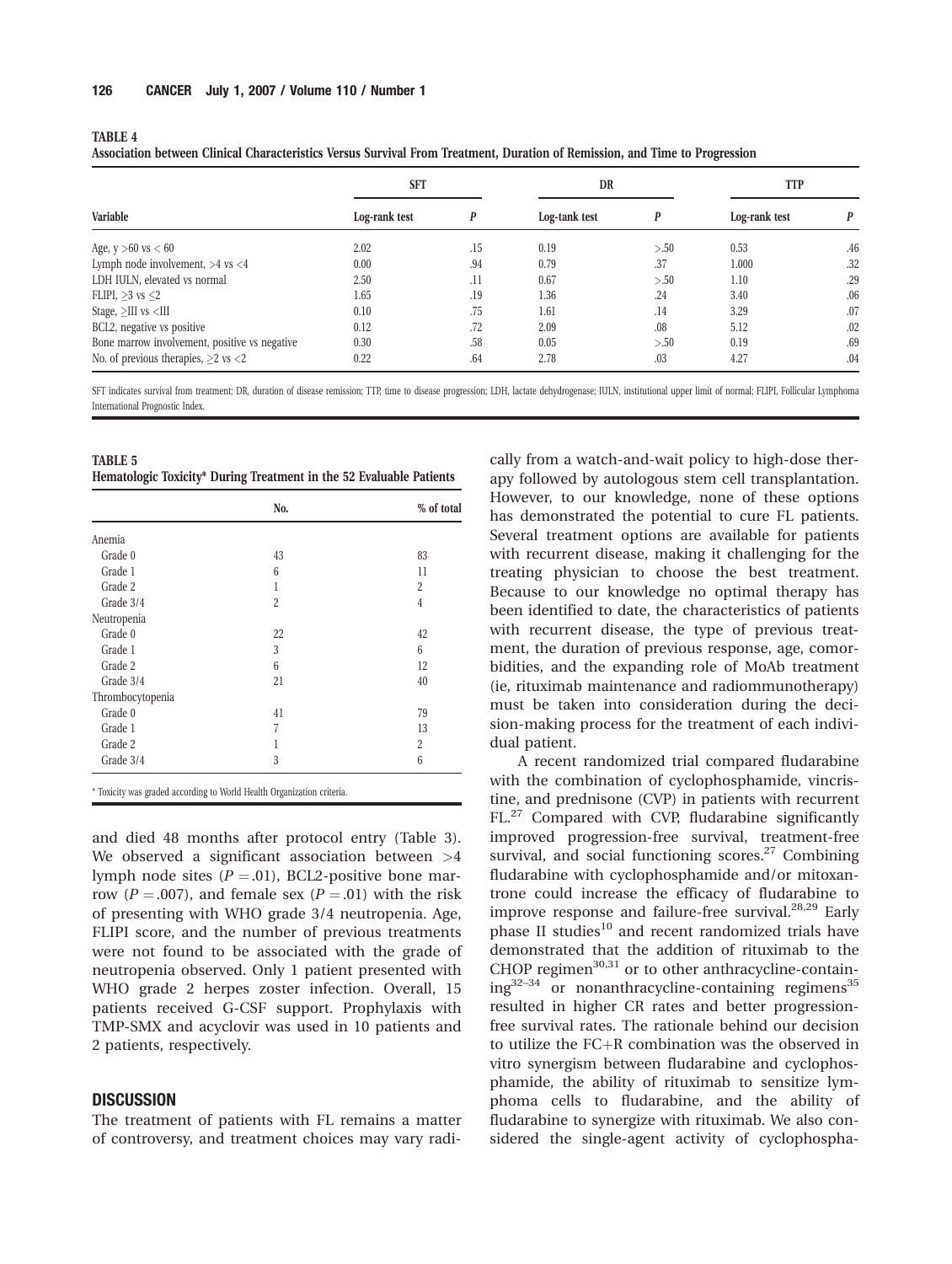mide, fludarabine, and rituximab in the treatment of FL, and the high efficacy of the  $FC+R$  combination in the treatment of B-cell chronic lymphocytic leukemia.<sup>36</sup>

Because of the high number of older patients with comorbidities, a nonanthracycline-containing immunochemotherapy regimen would be a valid alternative treatment, especially in patients who were previously treated with CHOP. Although the use of fludarabine is associated with significant immunosuppression,  $37$  our short-duration FC+R scheme (only 10 weeks) could be a valuable addition to current therapeutic options because anthracycline treatment is limited by the cardiotoxicity associated with the cumulative dose. The results of the current study are encouraging and compare favorably in terms of efficacy and safety with those obtained with 6 cycles of  $CHOP+R$  in a similar subset of patients with recurrent FL.<sup>31</sup> Furthermore, the current study results are similar, in terms of efficacy, to those obtained in a longer-duration scheme of fludarabine plus rituximab conducted in chemotherapy-naive and recurrent FL patients.<sup>13</sup> When evaluating the results of the current study, it is interesting to note that no patients with refractory FL were enrolled in this trial; 80% were in first disease recurrence, and 19% had stage II disease with B symptoms or bulky disease.

Approximately 89% of the patients enrolled in the current study completed all planned therapy in 10 to 14 weeks, and 74% of patients achieved a CR. At the time of last follow-up, the median SFT, DR, and TTP had not been reached after a median of 45 months, and 86% of tested patients converted to BCL2-negative bone marrow. Statistical analysis of baseline characteristics versus DR and TTP demonstrated that <2 previous treatments, BCL2-positive bone marrow, and low FLIPI score were correlated with better survival outcomes. Overall, hematologic toxicity was found to be reversible and a short treatment delay due to neutropenia was necessary in only 12 patients. Surprisingly, age, FLIPI score, and the number of previous treatments were not found to be associated with the grade of neutropenia. The 3 patients in whom treatment had to be discontinued because of prolonged neutropenia presented with grade 3/4 infections. However, 2 of the 3 patients recovered within 2 to 5 weeks.

In conclusion, the results of the current study demonstrated that the immunotherapy scheme of fludarabine and cyclophosphamide plus rituximab had high antitumor activity, with 74% of patients achieving CRs and 89% achieving BCL2 clearance. Treatment could be administered in <3 months, and the median SFT, DR, and TTP were not reached after

a mean follow-up of 45 months. This treatment appears to be relatively safe, and complications from infection appeared to be a relatively rare event, despite approximately 40% of patients presenting with severe neutropenia. The current study results demonstrated that this short regimen is a possible treatment option for patients with recurrent FL and could constitute 1 treatment arm of a randomized trial. Based on the observed incidences of neutropenia, which resulted in a treatment delay in 12 patients, this scheme could be modified by cycling every 28 days instead of 21 days. Furthermore, considering the expanding role of rituximab as a maintenance therapy after induction treatment, the  $FC+R$ regimen could be followed by rituximab infusion every 2 to 3 months for 1 to 2 years.

## REFERENCES

- 1. The Non-Hodgkin's Lymphoma Classification Project. A clinical evaluation of the International Lymphoma Study Group classification of non-Hodgkin's lymphoma. Blood 1997;89:3909–3918.
- 2. Horning SJ. Natural history of and therapy for the indolent non-Hodgkin's lymphomas. Semin Oncol. 1993;9:669–687.
- 3. Aurora V, Winter JN. Current controversies in follicular lymphoma. Blood Rev. 2006;20:179–200.
- 4. Meijerink JP. t(14;18), a journey to eternity. Leukemia. 1997;11:2175–2187.
- 5. Gallagher CJ, Gregory WM, Jones AE, et al. Follicular lymphoma: prognostic factors for response and survival. J Clin Oncol. 1986;4:1470–1480.
- 6. Adkins JC, Peters DH, Markham A. Fludarabine. An update of its pharmacology and use in the treatment of haematological malignancies. Drugs. 1997;43:1005–1037.
- 7. Barcos M, Bloomfield CD, Nissen NL, et al. Prolonged single-agent versus combination chemotherapy in indolent follicular lymphomas: a study of the cancer and leukemia group B. J Clin Oncol. 2003;21:5–15.
- 8. Rohatiner AZ, Gregory WM, Peterson B, et al. Meta-analysis to evaluate the role of the interferon in follicular lymphoma. J Clin Oncol. 2005;23:2215–2223.
- 9. Fisher RL, LeBlanc M, Press OW, Maloney DG, Unger JM, Miller PT. New treatment options have changed the survival of patients with follicular lymphoma. J Clin Oncol. 2005;23:8447–8452.
- 10. Czuczman MS, Weaver R, Alkuzweny B, Berlfein J, Grillo-Lopez AJ. Prolonged clinical and molecular remission in patients with low-grade or follicular non-Hodgkin's lymphoma treated with rituximab plus CHOP chemotherapy: 9-year follow-up. J Clin Oncol. 2004;22:4711–4716.
- 11. Liu Q, Fayad L, Cabanillas F, et al. Improvement of overall and failure-free survival in stage IV follicular lymphoma: 25 years of treatment experience at The University of Texas M.D. Anderson Cancer Center. J Clin Oncol. 2006;24:1582– 1589.
- 12. McLaughlin P, Grillo-Lopez AJ, Link BK, et al. Rituximab chimeric anti-CD20 monoclonal antibody therapy for relapsed indolent lymphoma: half of patients respond to a four-dose treatment program. J Clin Oncol. 1998;16:2825– 2833.